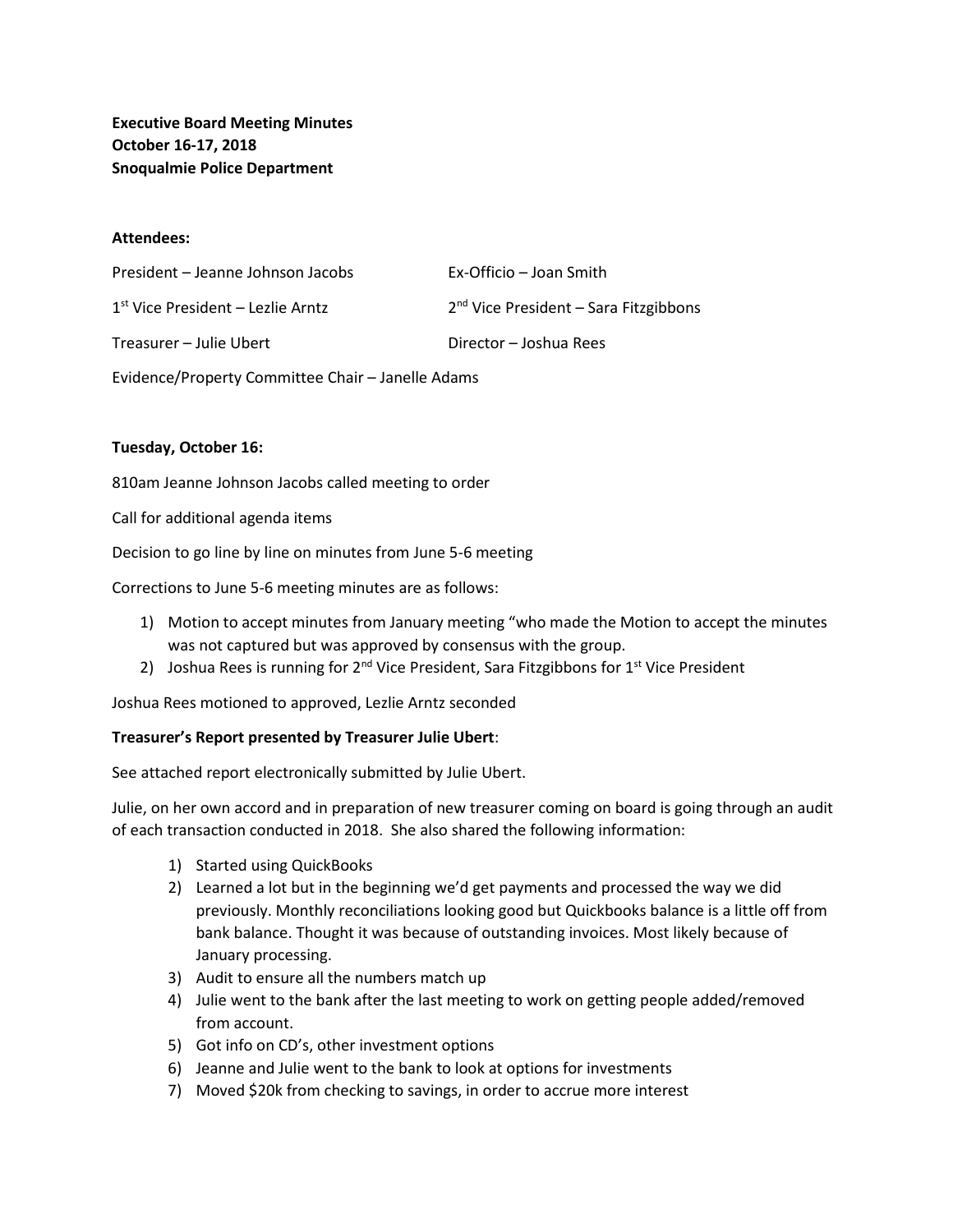- 8) Took \$10k and put it in a CD
- 9) Julie got letter from Chases saying something was wrong with the CD, she needed to contact them or account would be closed. Julie went back to the bank to clear up the issues.
- 10) Julie received a cashier's check for \$10K Chase had closed the CD
- 11) Jeanne had to go into the bank as well, again
- 12) Issues still continuing
- 13) Current balances \$91,251
- 14) Good year for training >\$21,386.52 K for regional training, expenses just over \$11k
- 15) When we moved \$20k from checking to savings, created "uncategorized revenue" in Quickbooks. There is also "uncategorized expenditure" but all equals out to \$30K (\$10k for CD and \$20K for transfer)
- 16) Board needs to do a budget amendment for more \$\$ for professional services, we only put in \$1,500 and we've exceed that based on needs
	- a. We can move line items that aren't being used to professional services
- 17) Discussion to move banks
	- a. Lezlie and Julie to visit Wells Fargo and US Bank in Issaquah while in this area.
- 18) Made decision to approve official treasurer's report later today

## **Introductions of Janelle Knight, new Property and Evidence chairperson**

**Legislative Committee Report from Cathy Munoz/Cathy's email on Sunshine Committee:** Discussion on background on proposal for changes to juvenile victim records See Cathy's attached report and email with info

Motion made by Lezlie to accept legislative meeting minutes, seconded by Joshua

Meeting stopped for break at 0925

Meeting reconvened at 0932

## **Memberclicks, Training and Membership from Lezlie Arntz:**

First discussed new banner from DOC. Everyone was happy with how it looked. In agreement that we'll order another banner - Sara to order

Membership:

Training: In 2017 166 prospect members, attended training but did not become members

Training 2018: 213 prospect members

2018: 241 active members

With Memberclicks, we can look at prospect members and convert to active members

Active members versus prospect members (Memberclicks terminology)

We can start promoting ourselves more at training

Janelle has 241 members in her evidence group (EPIN) – need to get them together, potential there for new membership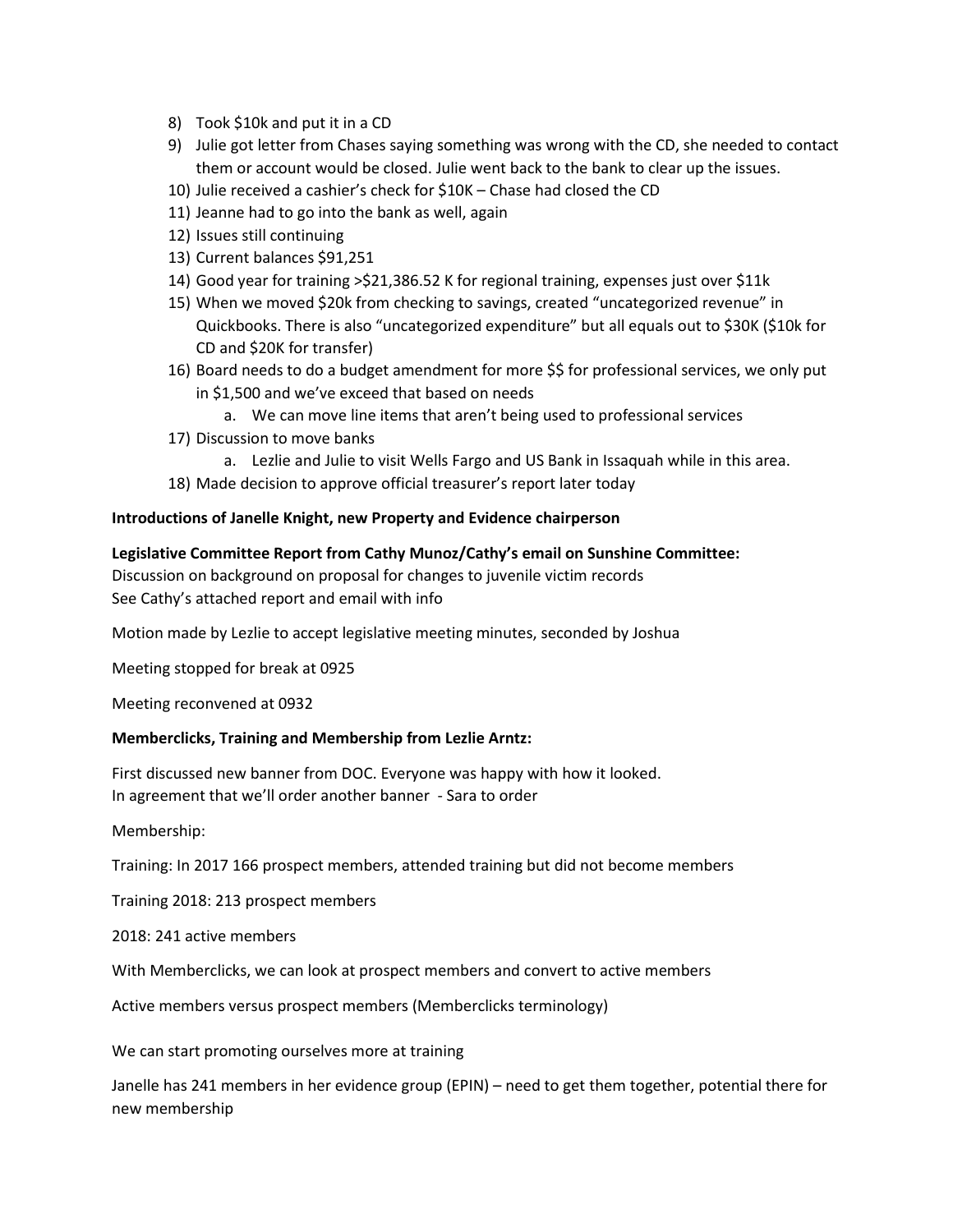We really want to get property/evidence back to LEIRA

Mary Sellers and Janelle will work together to develop trainings

Janelle Knight: Last September ePin had a training so there is a framework. Goal is to develop trainings, provide members a packet of best practices, etc.

Lezlie: Can we create business cards with LEIRA logo? Sara/Lezlie to contact DOC and ask for generic cards. To say Executive Board Member.

Training: Offered 5 training tracks in 2018. Approximately 212 attendees.

Chris Leyda to provide official sign in sheet for PRI training.

Discussion on public records training in 2019. Lacey has expressed interest in sponsoring a training. They are willing to provide snacks/coffee and can provide a room for 150 people.

Napavine PD reached out to us asking for disclosure training as well

PRI training was really well received

Plan: Tentative

Everett (Feb 19/20 – Best Practices, Advanced PDR)

Lacey (June/July)

Kennewick: April 10/11 (Disclosure 2 day PD training)

Sara – reach out to Lacey (Tuesdays and Wednesday are best. Need two days) See what's available

September: Conference

Discussion on other training ideas for 2019: protection orders/evidences/regional DV firearm group Networking/2 hour blocks?

Idea to have tables with different topics/info sharing LEIRA passport/Speed Learning – members go to different booths to get info

Sara Fitz – talk to King County Superior Court Juvenile about conference (Jimmy Hung and Steve Ackerman)

Jeanne: Will ask Sara Di Vittorio about a colleague in Tri-Cities about PO, seals/vacates/expungements

Lezlie: will speak to her City

Janelle: Speak to Sandra Shanahan re: regional DV firearms coming to our conference

5 minute break at 1044

Reconvened at 1102:

Lezlie: Memberclicks update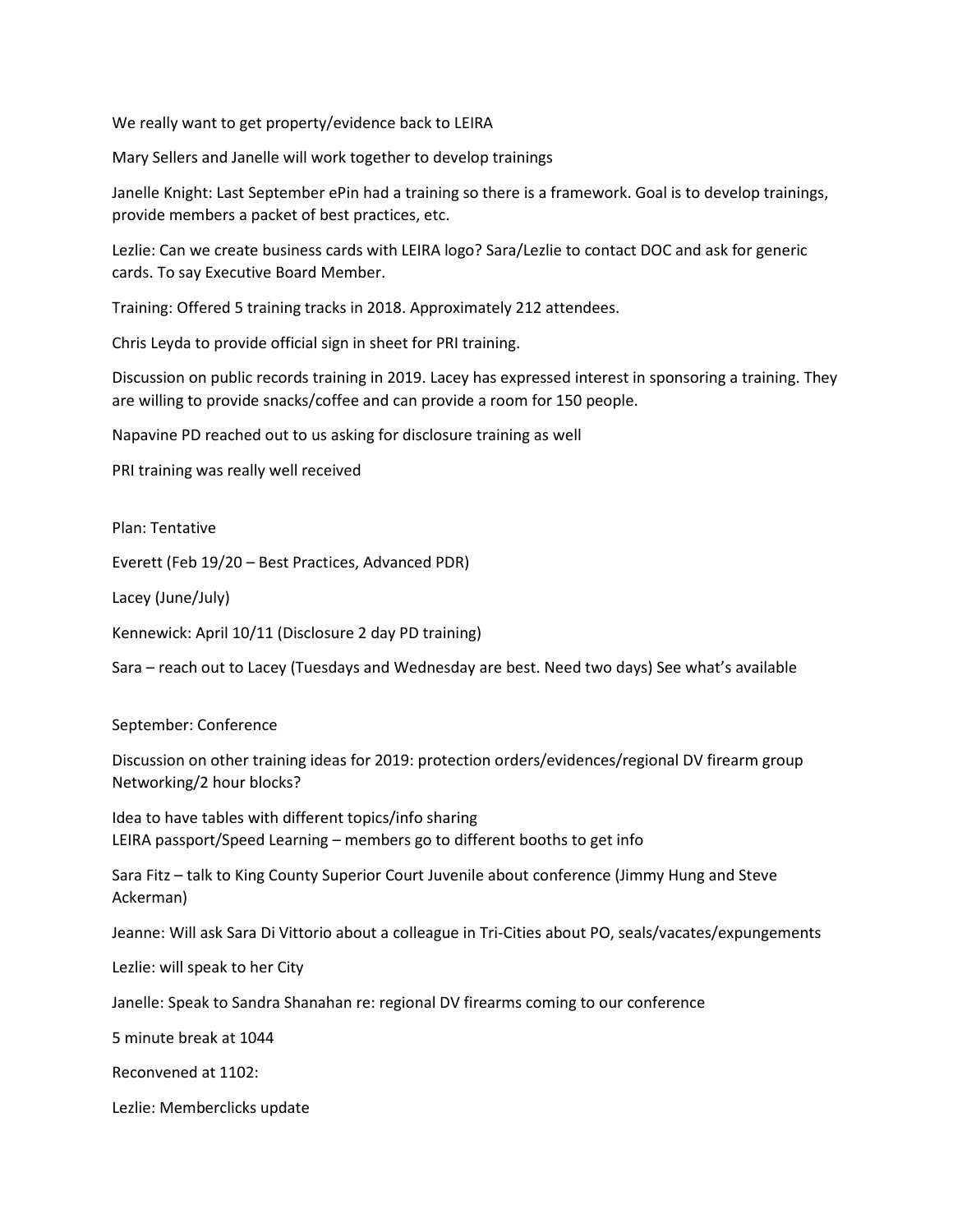Making progress, we have one last chance to make changes, let Lezlie know

Lezlie needs someone to help with training – Josh and Cathy will attend Sara – to assist as well

Next training track will be forms (invoicing possibly)

Content Training on October 18

We can be more proactive in making prospects active members. What message are we getting out there? Everyone should be attending this training.

Need more people involved. Click on link for first training.

Josh will help Lezlie with content. Julie will step in when we move towards more of the financial aspect of the website.

Everyone will need to attend training for social aspect of website.

Break for lunch at 1125

Meeting back to order at 1306

Jeanne: President Elect Lezlie going to WAPSC Conference November 12-14

Representing LEIRA

Jeanne going to CLEARS Conference (equivalent to LEIRA in CA) Great for networking (starts November 12)

Jeanne will be at business meeting

Meeting with board member that works on sponsorships

We already have one sponsor, Public Records Inc. We need to look for more. Rana Hoover has a running list of sponsors she is working with already and will provide in 1-2 weeks.

Two people at CLEARS are planning on coming to our conference next September

LEIRA Presentation at Records Academy: Sara, Julie and Jeanne will all present.

Motion to accept Lezlie's membership report: Julie moved, Sara seconded. All in favor.

Vacant Board positions:

Need a treasurer. Julie Ubert can cover for another year as an appointed position.

Josh moved to accept resignation of Rana Hoover as Director, seconded by Lezlie. She will continue to work with us remotely as a committee member.

Janelle will run as a Director. Rana Hoover is going to resign as director and set up as a committee member instead. As a Snoqualmie PD contract employee, this can be allowed. Treasurer cannot be someone from an agency already represented by someone else on the e-board.

Conference Planning:

Jeanne spoke to Patty Blakely, letting her know we were working on conference plans at our e-board meeting in October.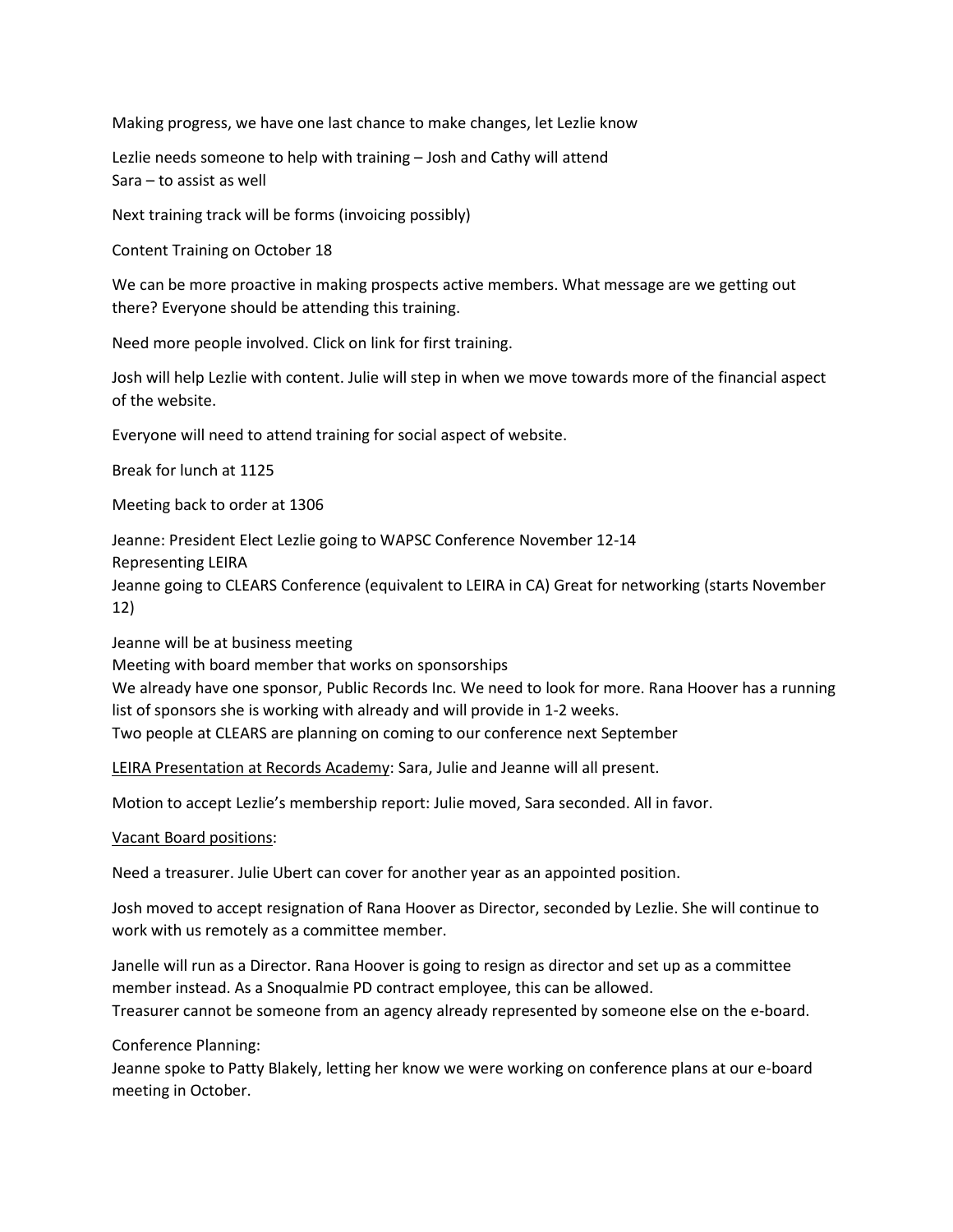Josh will email Patty at the beginning of November to reach out to her

# **Brainstorming conference planning**

Take aways:

Lezlie to call Scott from WA SOS to see if they can come to conference Leadership track: Connie Poulson from WCIA (Lezlie can call) Sara – contact Chris at Marcus Whitman to see if we're charged the full \$1,500 on last day of conference Sara – reach out to PRI to see if they can do a one day training on Managing Public Records (looking at Tuesday 9/24)

Sara – reach out to DOC to see if they want to sponsor/have a booth

1527: Motion made to accept Janelle Knight to fulfill rest of Rana's Director position

Move by Lezlie, seconded by Julie

Areas of Focus for Conference planning:

- 1) Leadership
- 2) Property and Evidence
- 3) Records Management
- 4) Court Orders (Seals/vacates/expungements/ERPO)
- 5) Speed Learning and Round Table

Reach out to WCIA to see if they will sponsor PRI and/or Connie Poulsen

## **Tuesday 9/24**

Room 1: Managing Police Records/PRI/WCIA (8 hours) (Julie)

Room 2: Property/Evidence with digital evidence (8 hours) (Janelle and Mary)

Room 3: FBI/WSP/NICS (8 hours) (Jeanne)

## **Wednesday 9/25**

Room 1: Leadership (8 hours) (Lezlie)

Room 2: Court orders/DV advocates (4 hours) (Janelle) Same topic again – starting over in afternoon

Room 3: Speed Learning/Round Table/Networking CPL/Pistol transfers/Firearms: Janelle Retention: Lezlie PDR: Jeanne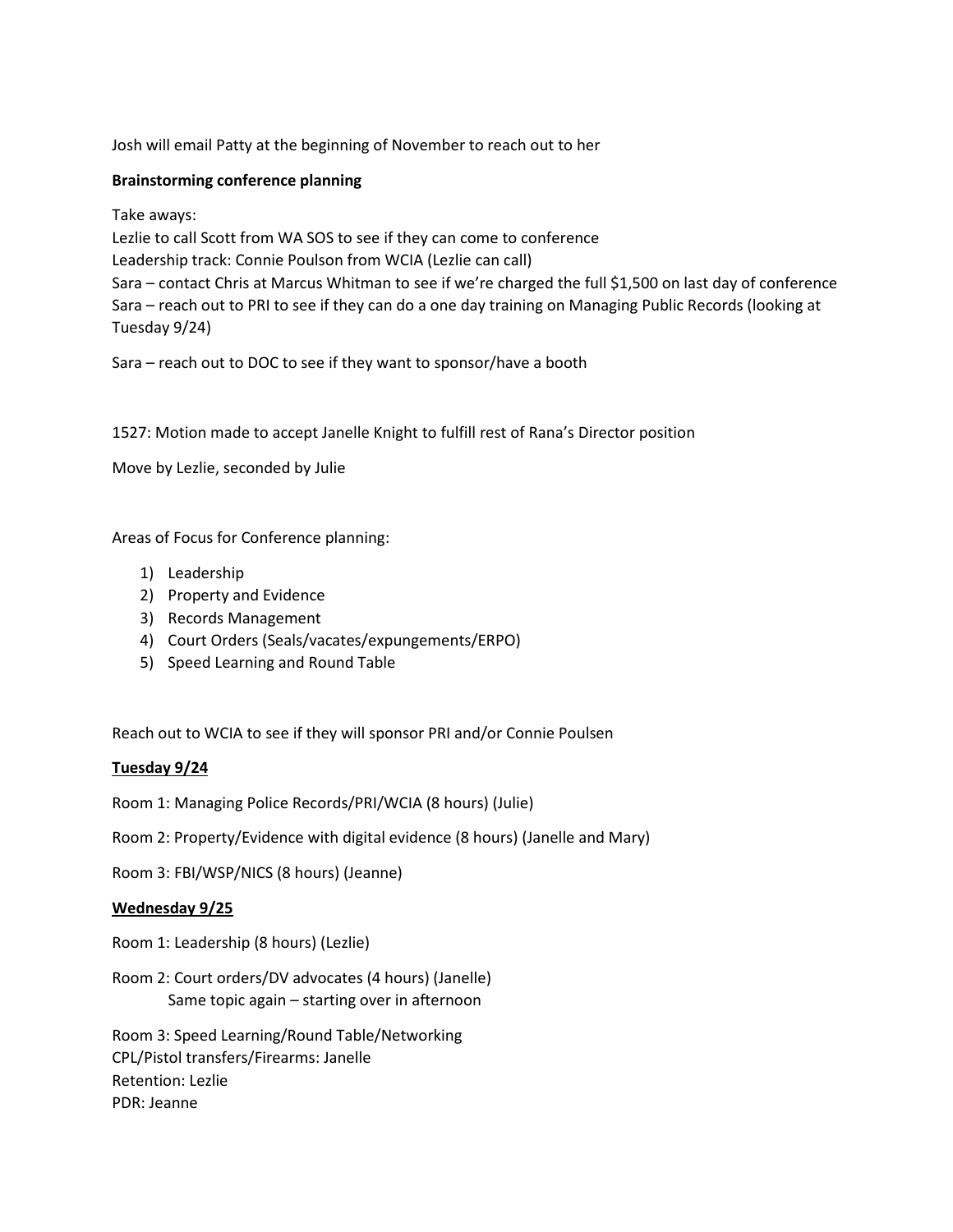Evidence: Josh UVisa's and TBD: Sara

Same topic again – starting over in afternoon

# **Thursday 9/26:**

Room 1: (half day) Civility with Michelle Bennett (Sara)

Room 2: Prep/Accreditation/Audits (2 hours) (Lezlie) Prep/accreditation/audits (2 hours) (Lezlie)

Room 3: Seals/Vacates/Expungements (2 hours) (Sara/Jeanne/Lezlie) Seals/Vacates/Expungements (2 hours) (Sara/Jeanne/Lezlie)

Packet prep: Julie and Lezlie

Sara/Julie: Set up conference call with hotel to discuss questions

Sara: Bring KCSO Sheriff shirt to e-board meeting in January to show what it looks like. Look into ordering for eboard for conference/trainings. Ask Denise for options/examples for January.

Revisited question of how to get materials to members: How to best do this? To start, at regional trainings, we'll try a link to One Drive, and see if we want to do that for the conference as well.

Discussion on Swag: thumb drives? Cups? (Julie is contacting a vendor) Flash drives? Jeanne discussed things that CLEARS offered.

Name tags: We still have lanyards/can we have Walla-Walla PD print out nametags? Look at options for how to identify areas of expertise on the nametags.

#### **Meeting adjourned: 1626 hours**

October 17, 2018:

Meeting reconvened at 0820 on Wednesday October 17, 2018

Julie heard back from Ed at PRI, his dates are open for next October and they are interested in the Managing Police Records training. We need to figure out costs, we'll work with WCIA and PRI to determine. We decided to have Connie's WCIA leadership training on Monday 9/24 and PRI on 9/25

Jeanne heard back from Sara D, she is going to put us in contact with someone on the East side.

Sara F heard back from the Marcus Whitman hotel, we reached out to see if they could hold our eboard meeting in January. They have availability and can offer the per diem rate of \$94 and catered lunches. The board agreed to hold the meeting January 28, 29 and 30<sup>th</sup>. Josh is going to reach out to Walla Walla PD and Daylan. Sara will confirm with the hotel.

We decided upon July 16/17 in Lacey for PR training. Jeanne is confirming with Sara Divittorio.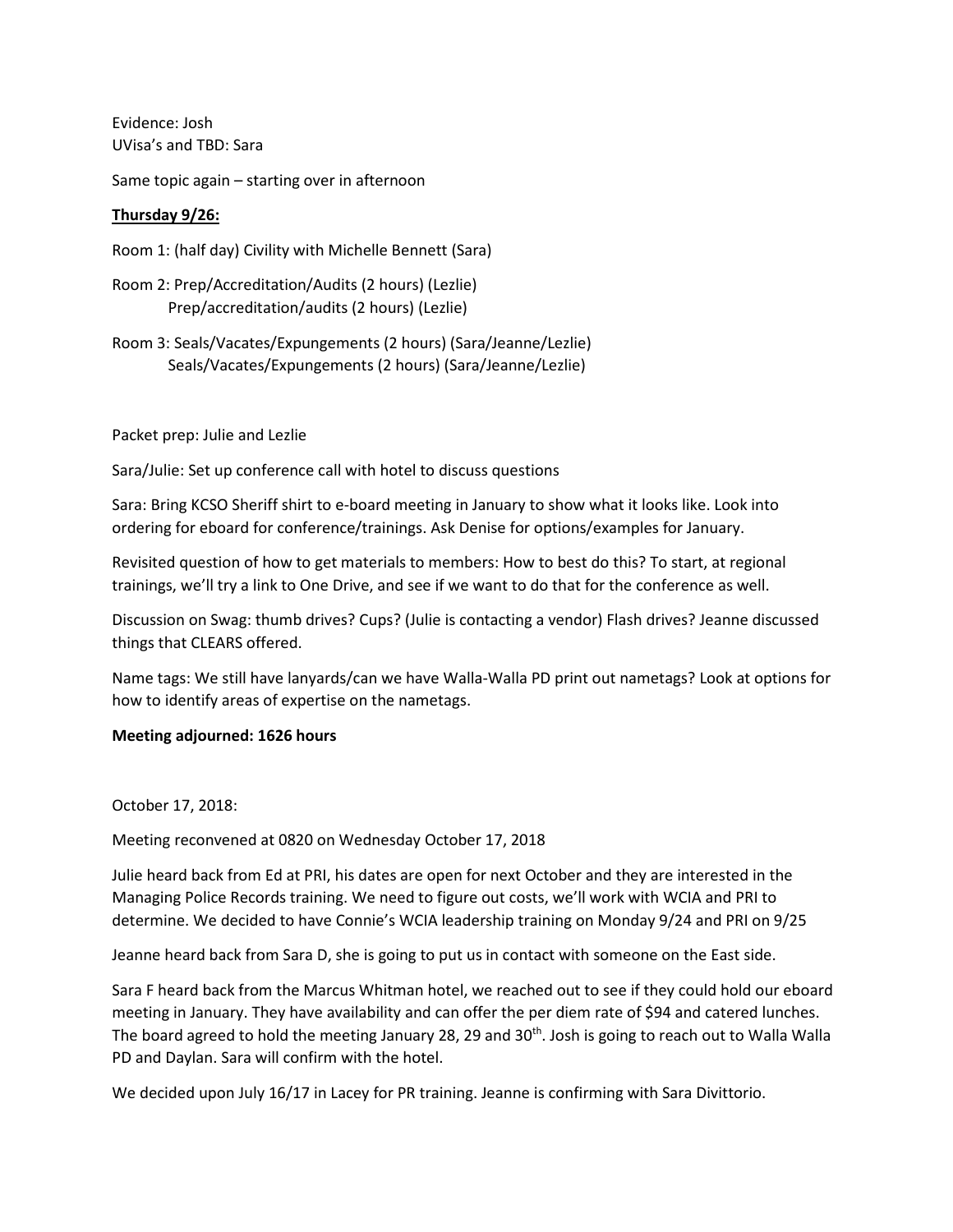Closed business at 0855

General Business Meeting October 17, 2018

Meeting called to order at 0912 by Jeanne Johnson Jacobs

Attendees: Jeanne Johnson Jacobs, Lezlie Arntz, Julie Ubert, Sara Fitzgibbons, Josh Arntz, Joan Smith, Janelle Knight and Kimberly Petty

Agenda: treasurer's report, meeting approval and elections.

Meeting called to order at 0912 by Jeanne Johnson Jacobs

Jeanne explained that LEIRA has general business meetings in the fall as well as the elections. Any member can attend e-board meetings and they are encouraged to attend the general meetings.

General business meeting October 12, 2017: review and approve Julie Ubert made a motion to accept the 2017 general business meeting minutes. Lezlie Arntz seconded. Motion passed.

**2019 Board Election Results**: Lezlie Artnz tallied results. We received votes from 19 agencies.

President: Lezlie Arntz 1<sup>st</sup> Vice President: Sara Fitzgibbons 2<sup>nd</sup> Vice President: Josh Rees Secretary: Lisa Edlin Treasurer: Vacant (no treasurer elect) Director 1: Chris Leyda Director 2: Cathy Munoz Director 3: Janelle Knight (filling remainder Rana Hoover's term)

We discussed another way to vote in the future. We'll look into options. Memberclicks may be able to help us as well.

Jeanne announced results of elections based on voting. Julie Ubert moved to accept, Josh seconded. Motion passed. The slate of officers stands. Julie made a motion to destroy the ballots. Sara Fitz seconded. Janelle Knight, with Kimberly Petty as witness, destroyed the ballots.

Jeanne Jacob Johnson swore in Janelle Knight as Director

All other terms are effective January 1, 2019. Everyone will be sworn in at the January eboard meeting.

Treasurer's Report:

Julie Ubert presented report to membership – see attached.

We've had issues with Chase, in regards to service and response we need. Final straw, we moved \$20K from checking to savings and tried to open a \$10K CD. Due to issues with the banker, Julie was sent a \$10K cashier's check instead of the CD being opened. We are discussing changing bank. After today's meeting, Julie and Lezlie is going to Wells Fargo to look at business banking options. We discussed other options with credit unions. The issue is, we need something statewide. Regional trainings have been very successful.